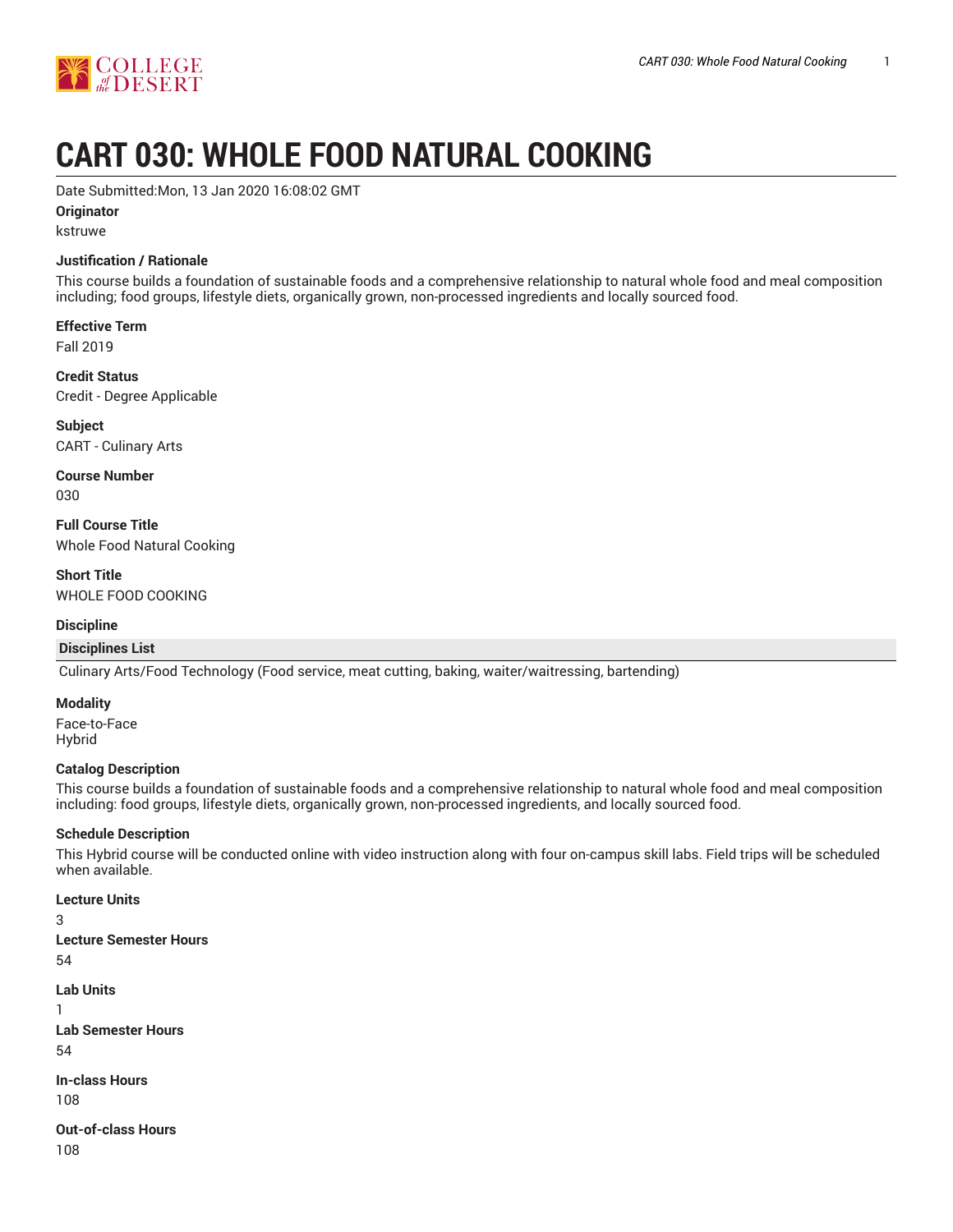

**Total Course Units**

 $\Delta$ 

**Total Semester Hours** 216

**Class Size Maximum** 25

# **Course Content**

- Online Exercise and Objectives
- What to Expect from this Class
- Food Safety
- Basic Philosophy of Intuitive and Creative Cooking
- Batch Cooking: Preparation and Storage
- The Art of Greens (Cooked and Raw)
- Legumes, Tempeh and Tofu
- How to Cook Grains and Rice
- Breakfast Grains
- Plant Proteins, Fiber, Sugars, Fats and Carbohydrates
- Label Reading Exercise
- Gluten Free versus Gluten
- Vegan versus Vegetarian
- Organic Versus Non-Organic Shopping
- Whole versus Processed Foods
- Cooking Methods
- Moist Heat Methods: Steaming and Boiling
- Submersion Cooking Methods
- Blanching and Parboiling
- Cooking Vegetables in Water
- Dry Heat Cooking
- Sauté and No-Oil Sauté
- Pan Tossing and Caramelizing
- Roasting
- Braising
- **·Almond Milk, Cashew Milk, Hemp Milk, Pumpkin Seed Milk**
- **Yogurt. Coconut Yogurt**
- **Kefir Grains and Culture**
- **Kefir Pancakes. Breakfast Casserole, and Oatmeal**
- Basic Seasoning, Reducing Salt and Converting Recipes
- Toasted Seed Blends
- Whole Food Fats
- Sweeteners
- Acids, Alcohol and Citrus
- Cooking with Herbs
- Vegetable Stock
- Bean Soups
- Tomato-Based Soups
- Starch-Based Soups and Creamy Soups
- Taste, Texture and Simplicity
- Breakfast, Lunch and Dinner
- Cooking Practicum
- White Sauces, Red Sauces and Gravy
- Plant-Based Dairy Alternatives
- Tahini Dressings, Hemp Dressings, Curried Almond Dressings, Living Caesar Dressings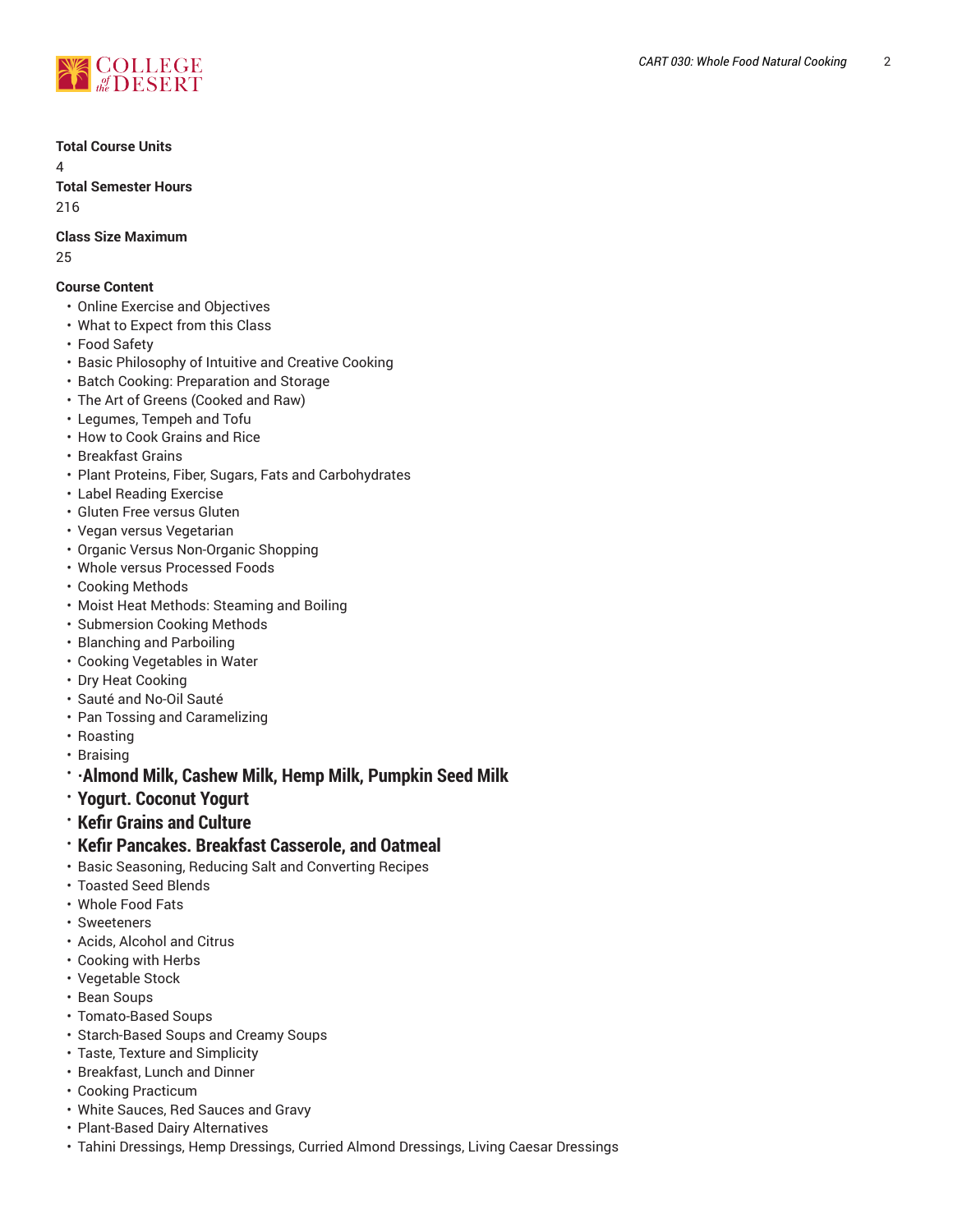

- Vegan Tomato Sauce, Pecan Kale Pesto Sauce, Vegan Cashew Cheesy Sauce
- **Indian:**Curries, Working with Tofu, Vegetable Biryani, Pakoras, Masala Dosa, Dhal
- **Mediterranean:**Falafels, Stuffed Squash, Vegan Kibbe, Root Vegetable Fritters, Harissa, veggie potato pies, spanakopita
- Recipe substitutions when cooking for vegans versus vegetarians
- Italian: Gluten Free Pasta; Roasted Tomato Sauce, Spiralized Vegetable Pasta
- Asian: Vegetarian Stir Fry, Vegan Dumplings, Vegan Pad Thai, General Tso's chickpeas and cauliflower, Spring Rolls, Thai Curry Soup
- Ethiopian: Injera (fermented grain crepe), Berbere, Wat
- Raw Food Cuisine
- Raw Salads, and Entrees
- Juicing and Smoothies
- Soups
- Egg Replacers
- Gluten Free
- Alternative Sweeteners
- Raw Chocolate Pudding and Raw Brownies
- Final Exam

## **Lab Content**

- Proper Knife Handling and Safety
- Vegetable Preparation: Dicing, Shapes, Sizes and Storage
- Staple Ingredients for a Whole Food Kitchen

#### **Course Objectives**

|             | <b>Objectives</b>                                                                                                                                                     |
|-------------|-----------------------------------------------------------------------------------------------------------------------------------------------------------------------|
| Objective 1 | Analyze ingredients and cooking methods of plant-based dishes including critical thinking to evaluate and use the<br>function of each ingredient.                     |
| Objective 2 | Demonstrate how to properly hold, use, clean, and sharpen various knives. Usage of a variety of tools and equipment<br>will be taught.                                |
| Objective 3 | Demonstrate cutting of various vegetables – small, medium, and large dice, julienne and brunoise.                                                                     |
| Objective 4 | Demonstrate handling and storing foods properly under refrigeration and freezing temperatures. Safety and sanitation<br>procedures will be taught and reinforced.     |
| Objective 5 | Demonstrate moist and dry cooking methods such as steaming and simmering. Students will use critical thinking to<br>choose the best cooking techniques for each dish. |

#### **Student Learning Outcomes**

|           | Upon satisfactory completion of this course, students will be able to:                                                       |
|-----------|------------------------------------------------------------------------------------------------------------------------------|
| Outcome 1 | Evaluate basic cooking methods for whole food natural ingredients.                                                           |
| Outcome 2 | Apply and evaluate health supportive vegan and vegetarian recipes.                                                           |
| Outcome 3 | Apply the principles and concepts of natural and organic foods. Compare and contrast health benefits of various<br>cuisines. |

### **Methods of Instruction**

| <b>Method</b>                      | Please provide a description or examples of how each instructional<br>method will be used in this course.                                                           |
|------------------------------------|---------------------------------------------------------------------------------------------------------------------------------------------------------------------|
| Demonstration, Repetition/Practice | Students will demonstrate safety and apply the various cutting<br>techniques when using knives to prepare a variety of foods.                                       |
| <b>Discussion</b>                  | Online and in-class discussion includes nutritional food research, natural<br>and organic foods, and ingredients.                                                   |
| Experiential                       | Cooking Labs include evaluating products and analyzing their functional<br>uses in cooking. Field Trips to the COD gardens or other destinations<br>may be planned. |
| Participation                      | Students will prepare by reading materials outside of class and taking<br>notes during lab, lecture, and online.                                                    |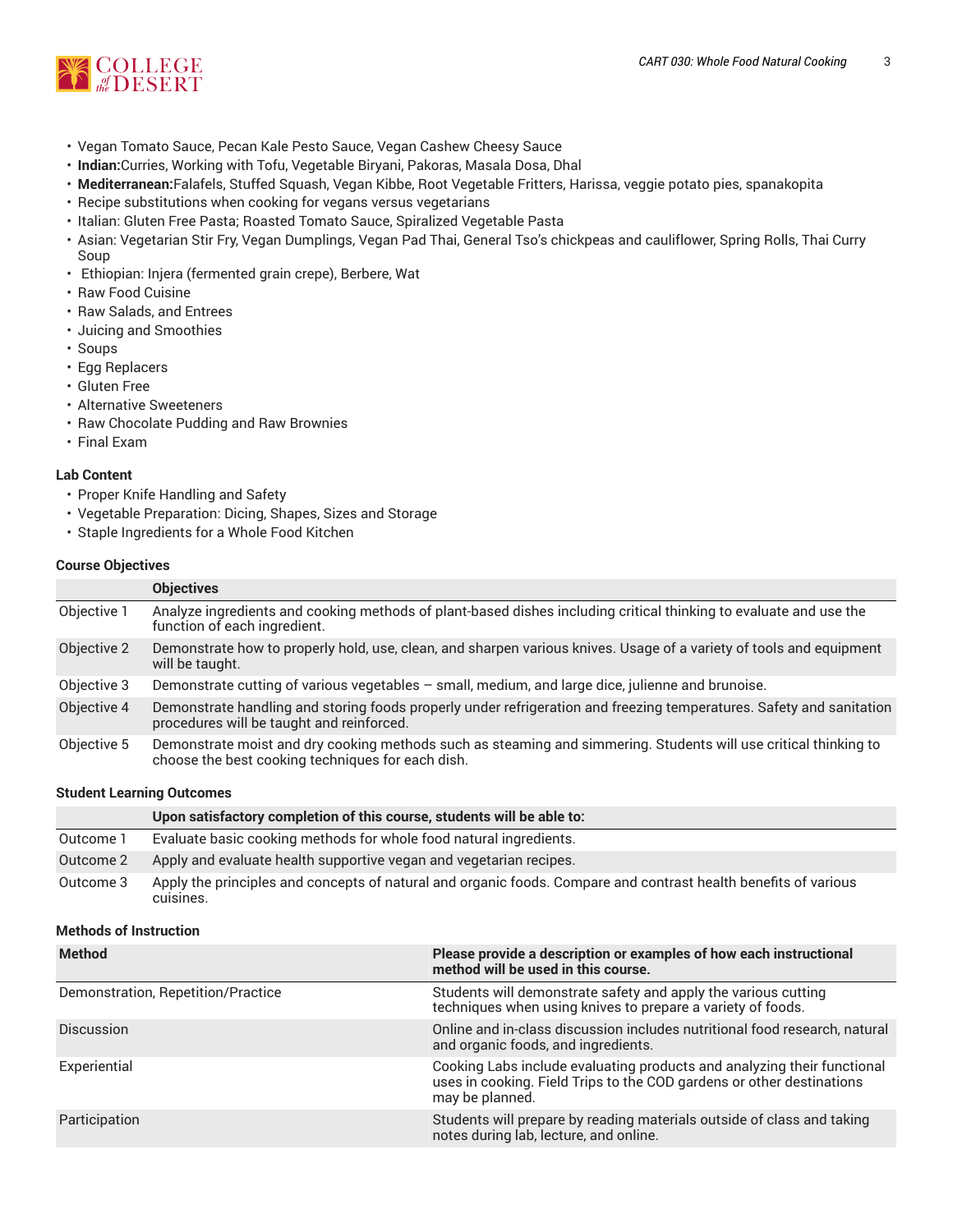

**Methods of Evaluation**

| Activity | Students will complete research and quizzes online, and a cooking lab in-<br>class. |
|----------|-------------------------------------------------------------------------------------|
|          |                                                                                     |

| <b>Method</b>                                 | Please provide a description or examples of how<br>each evaluation method will be used in this course.                                                                                                                      | <b>Type of Assignment</b> |  |  |
|-----------------------------------------------|-----------------------------------------------------------------------------------------------------------------------------------------------------------------------------------------------------------------------------|---------------------------|--|--|
| Group activity participation/observation      | In class participation in group and class discussion. In Class Only                                                                                                                                                         |                           |  |  |
| Self/peer assessment and portfolio evaluation | Weekly or biweekly quizzes outside of class,<br>approximately 30 hours for quizzes and 20 hours of<br>study                                                                                                                 | In and Out of Class       |  |  |
| Student participation/contribution            | Students in groups develop and evaluate products<br>in-class. Research of ingredients and recipes<br>includes approximately 25 out of class.                                                                                | In and Out of Class       |  |  |
| Written homework                              | Weekly homework requiring understanding assigned Out of Class Only<br>reading materials theory and application of theory<br>to real world situations requiring approximately 32<br>hours of reading, research, and writing. |                           |  |  |

#### **Assignments**

#### **Other In-class Assignments**

- 1. Special reports by students, in group or individually.
- 2. Participation in class research projects involving the collection, compilation and interpretation of data, including the composition of oral reports.
- 3. Cooking Lab
- 4. Recipe Creation
- 5. Identify Ingredients

#### **Other Out-of-class Assignments**

- 1. Readings in the handouts and in recommended supplementary literature.
- 2. Critical evaluation of whole foods trends and consumer advocacy programs including material from group discussions and lectures.
- 3. Participation in class research projects involving the collection, compilation and interpretation of data, including the composition of written reports.
- 4. Participate in field trips.

#### **Grade Methods**

Letter Grade Only

# **Distance Education Checklist**

**Include the percentage of online and on-campus instruction you anticipate.**

**Online %** 75 **On-campus %** 25

What will you be doing in the face-to-face sections of your course that necessitates a hybrid delivery vs a fully online delivery? Cooking labs

# **Instructional Materials and Resources**

If you use any other technologies in addition to the college LMS, what other technologies will you use and how are you ensuring **student data security?**

Links to websites FDA's Guide to Labeling & Nutrition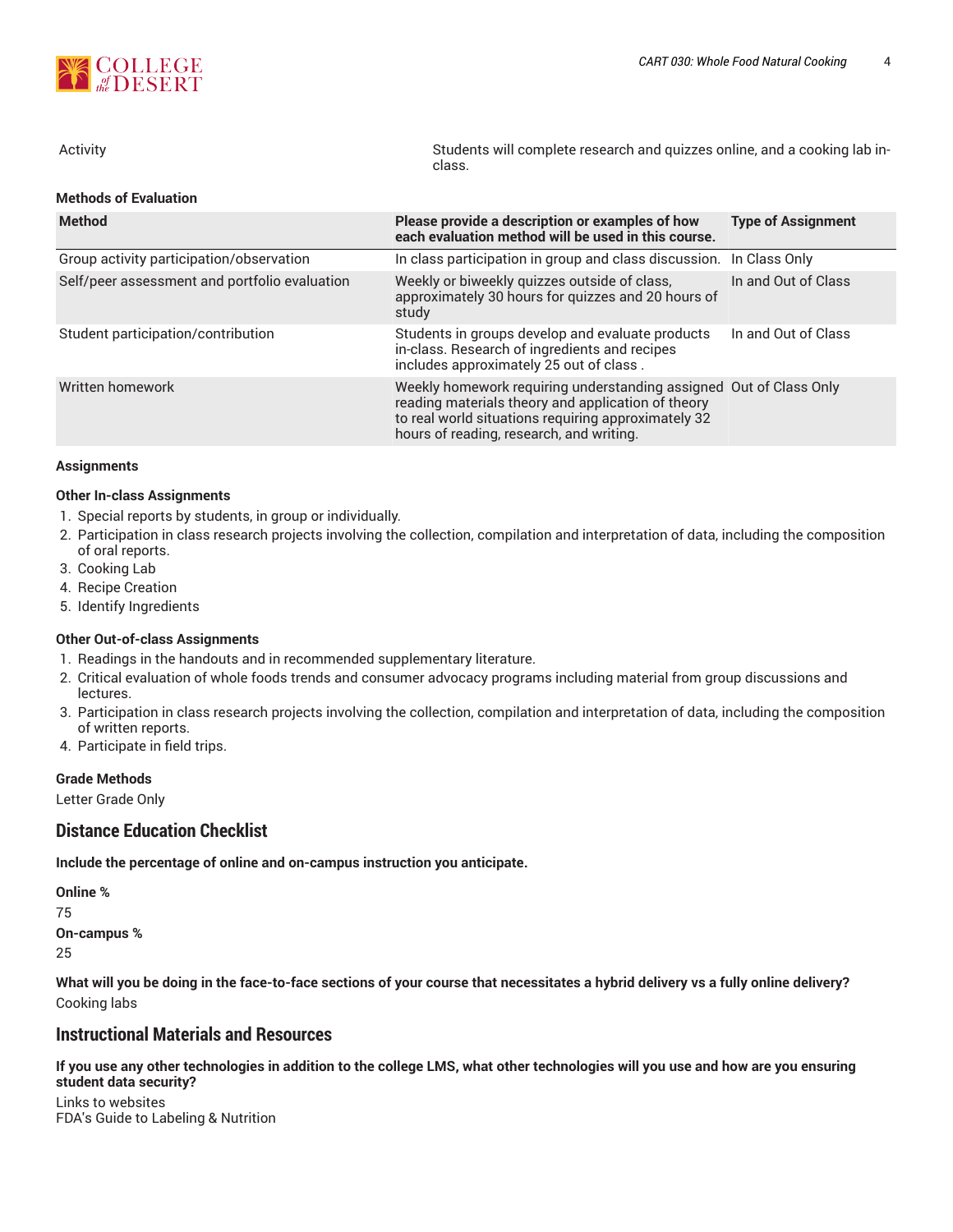

## **If used, explain how specific materials and resources outside the LMS will be used to enhance student learning.**

These resources will help students review and document current laws and nutrition guidelines.

# **Effective Student/Faculty Contact**

Which of the following methods of regular, timely, and effective student/faculty contact will be used in this course?

#### **Within Course Management System:**

Timely feedback and return of student work as specified in the syllabus Discussion forums with substantive instructor participation Chat room/instant messaging Regular virtual office hours Online quizzes and examinations Video or audio feedback Weekly announcements

**For hybrid courses:** Scheduled Face-to-Face group or individual meetings Field trips Supplemental seminar or study sessions

# Briefly discuss how the selected strategies above will be used to maintain Regular Effective Contact in the course.

Instructor will maintain Regular Effective Contact through LMS online and face-to-face.

# **Other Information**

Provide any other relevant information that will help the Curriculum Committee assess the viability of offering this course in an online **or hybrid modality.**

Lecture and cooking lab on-campus

**COD GE** C5 - Personal Growth and Development

# **MIS Course Data**

**CIP Code** 12.0500 - Cooking and Related Culinary Arts, General.

**TOP Code** 130630 - Culinary Arts

**SAM Code** C - Clearly Occupational

**Basic Skills Status** Not Basic Skills

**Prior College Level** Not applicable

**Cooperative Work Experience** Not a Coop Course

**Course Classification Status** Credit Course

**Approved Special Class** Not special class

**Noncredit Category** Not Applicable, Credit Course